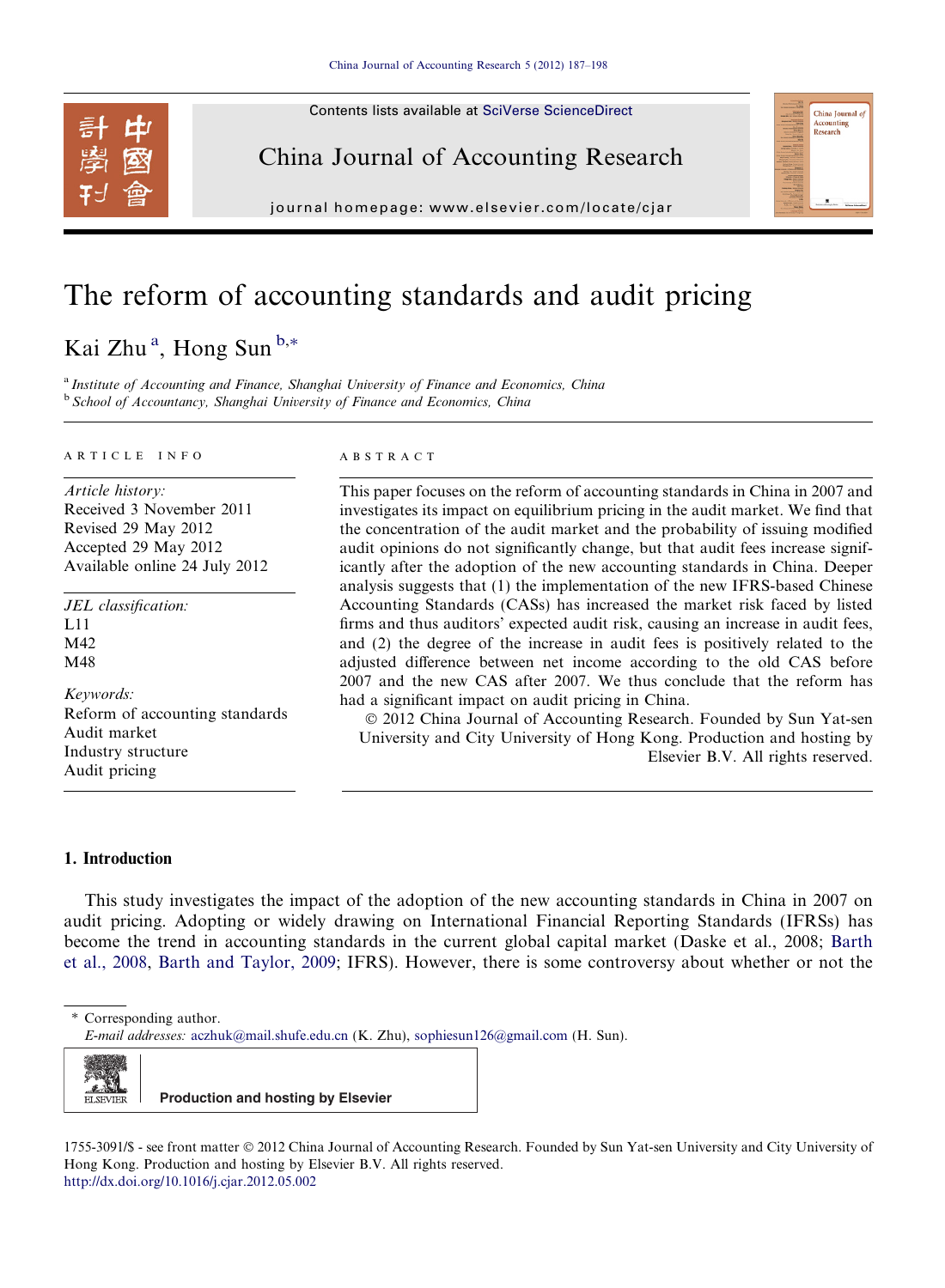adoption of new accounting standards based on the measurement attribute of fair value improves accounting information quality or the resource allocation efficiency of the capital market [\(Dechow et al., 2009; Barth and](#page--1-0) [Taylor, 2009; Xianjie, 2009; Kai et al., 2009](#page--1-0)). As a result, it is necessary to comprehensively test the impact of the change in accounting standards on the use of accounting information.

Accounting standards are an important basis that auditors use to issue audit opinions, so any change in accounting standards will affect the working base of auditors directly and thus the structure of the entire audit industry. We investigate how a change in accounting standards affects audit pricing from three dimensions: the concentration of the audit market, the attributes of the audit product and audit risk. Summary statistics show that audit fees clearly increased following the adoption of the new accounting standards. However, the concentration of the audit market has not changed. Product heterogeneity, measured as the proportion of modified audit opinions (MAOs), decreased. We thus conclude that the impact of the adoption of the new accounting standards on audit pricing has mainly occurred due to a change in expected audit risk.

We also discuss how the adoption of the new accounting standards in China has affected audit market pricing strategy according to economic theory. Based on previous relevant research, we argue that the adoption of fair value measurement in the new accounting standards makes firms disclose more information about their market risk, which increases the expected audit risk of auditors and also audit fees. The original sample that we select includes all listed firms in the A share market in China between 2004 and 2008. We use the same method as [Kai et al. \(2009\)](#page--1-0) and employ the difference between net income under the old accounting standards and net income under the new accounting standards to measure the degree of the impact on earnings information. The results suggest that the larger the difference in net income between the old and new accounting standards, the larger the change in audit fees. That is to say, the adoption of the new CAS has had a significant impact on equilibrium pricing in the audit market and has increased audit fees.

The remainder of this paper is arranged as follows. Section 2 describes characteristics of the industry structure of the audit market before and after the reform of the accounting standards in 2007. Section [3](#page--1-0) reviews the relevant literature and develops the hypothesis. Section [4](#page--1-0) discusses the research design. Section [5](#page--1-0) presents the empirical results and Section [6](#page--1-0) concludes the paper.

#### 2. Audit market structure: Summary analysis

The independent audit opinions offered by auditors are based on the legitimacy, rationality and consistency of the accounting information disclosed by firms. Accounting standards are the main benchmark used to assess the quality of accounting information. Changes in accounting standards not only lead to changes in the recording, measuring and reporting of financial statements, but also directly influence auditors' work and the competitive behavior of auditors. This can lead to certain problems. For example, the adoption of IFRS may create more space for auditors to express a reasonable professional judgment, but this may confer a competitive advantage on high-quality auditors. Further, changes in standards may influence the differences between the audit products provided by auditors, which may cause the type and structure of audit opinions to change. The reform of Chinese accounting standards, in particular, may have affected the expected audit risk of auditors and in turn increase the audit fees paid by firms.

If the adoption of new accounting standards has affected the equilibrium in audit pricing, it is necessary to evaluate the characteristics both of the supply side and demand side of audit services. This study assumes the main characteristics of the supply side to be audit market concentration and audit product differentiation, and the main characteristic of the demand side to be audit risk. If audit prices increase due to the increased concentration of the audit market and differentiation of audit products, then we can conclude that it may lead to market monopoly or market segmentation. Thus, the adoption of new accounting standards may decrease the resource allocation efficiency of the audit market. Conversely, if an increase in audit risk leads to an increase in the marginal cost of audit services, that is, if audit fees increase as compensation for the additional risk assumed by auditors, then the equilibrium price of audit services will remain effective, which suggests that the adoption of new accounting standards does not change the resource allocation efficiency of the audit market.

At the beginning of 2006, the Ministry of Finance issued the new Chinese Accounting Standards (CASs), comprising one basic standard and 38 specific standards, which listed firms were required to fully follow from